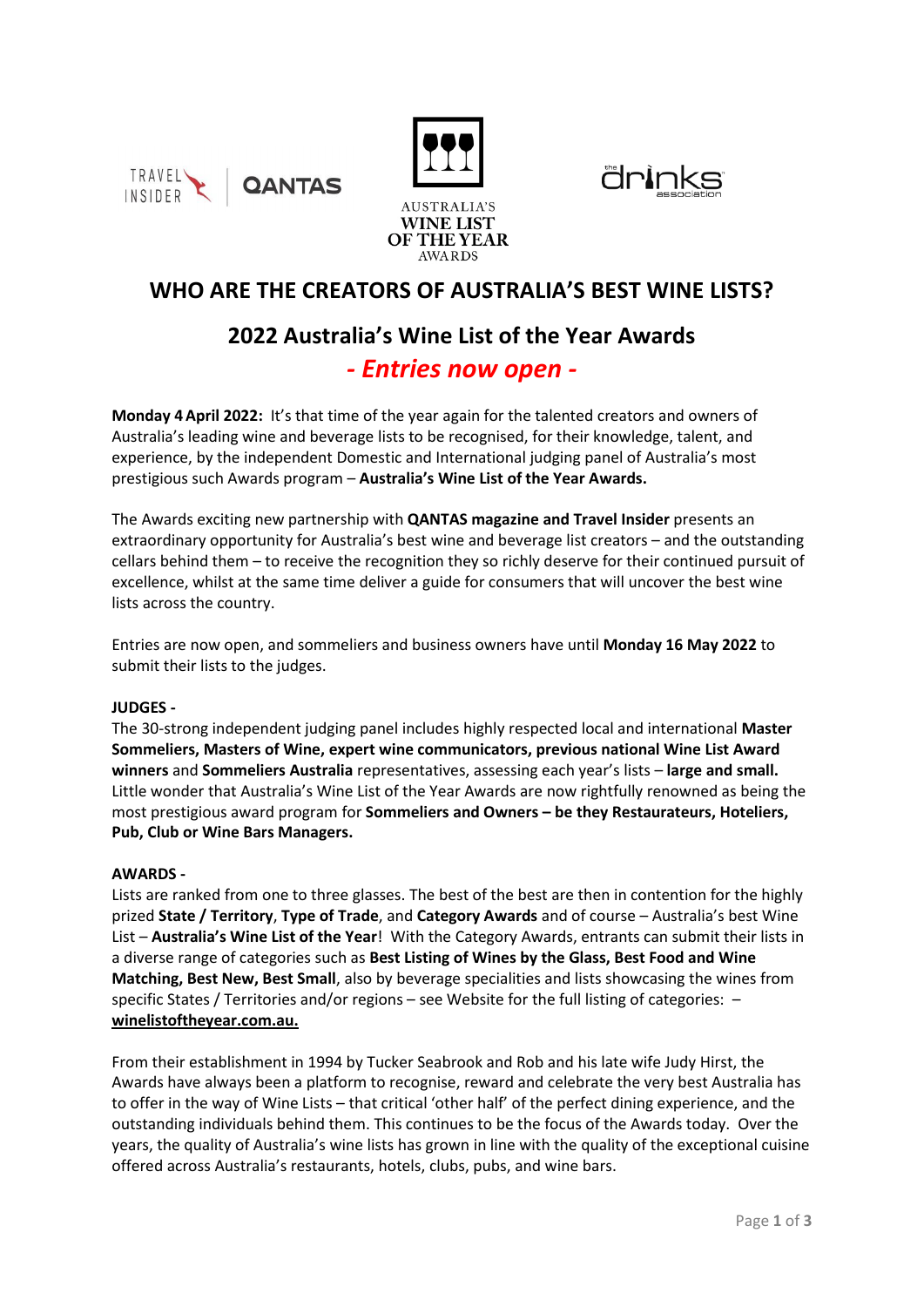## **LAST YEAR'S RESULTS –**

This unprecedented growth in the quality of Australia's wine lists is reflected in the results now being achieved by the Awards entrants – from **9 x 3 Glass Lists in 1994** to **176 x 3 Glass Lists in 2021** - an outstanding result!

The most popular award category in 2021 remained **Best Wine by the Glass**, with preservation technology such as Coravin making this a perfect vehicle for offering premium wines to consumers. This was followed by **Best Matching of Food and Wine** – reflecting the close partnership between sommeliers and chefs. A renewed focus on Australian wines has also seen **Best Listing of Australian Wines** and **Best Listing of a Region's Wines** rise in popularity indicating the desire to showcase the exciting work of local producers alongside imported wines and spirits.

### **To see the complete list of all 2021 winners, visit [winelistoftheyear.com.au.](http://www.winelistoftheyear.com.au/)**

### **2022 AWARDS MEDIA PARTNERS -**

Our communication partners for the **2022 Awards** are again **QANTAS magazine** and **Travel Insider (Consumer)** and **The Drinks Association (Trade)**, the pre-eminent supplier of information and services to the Australian liquor trade.

**QANTAS magazine and Travel Insider** return as the Awards' official Consumer Communications Partner. **Kirsten Galliott, Editor-in-Chief**, said she is thrilled to partner with the Australian Wine List of the Year Awards again. "In the adversity of the past two years, we have seen some extraordinary innovations in the hospitality industry. Now, as Australians flock back to our restaurants, sommeliers are responding to their need to celebrate and reconnect with family and friends with new offerings. Qantas passengers are always looking for elevated experiences and I can't wait to sift through the nominations this year so we can share them with our readers."

Representing **The Drinks Association** – the Awards official Trade Communications Partner, **Georgia Lennon, CEO,** said "It is of the utmost importance that we continue to support our hospitality partners after these most challenging of years. There is such a depth of talent throughout the industry and The Drinks Association is proud to support the AWLOTYA again in 2022 and we look forward to celebrating the achievements of sommeliers and venues right around Australia. Come September, we'll raise a glass to all winners and share their stories of success in Drinks Trade online and in print."

**2022 New Award:** Australia's Wine List of the Year (**AWLOTY) - 'Wine List Service Award'.** Over recent years, there has been feedback from industry professionals for an award to recognise and reward those venues and sommeliers who demonstrate that they understand the critical importance of carefully and professionally storing, 'By the Glass' preserving, and serving – in exceptional quality glassware, the wines on their Wine List.

To address this need they have invested significantly in their –

- Temperature control / refrigeration infrastructure for storing and serving their wines,
- 'Wine by the Glass' preservation systems for these wines, and
- Glassware.

Therefore, to recognise and reward this care and investment and to cater for this identified need in the future, a new Award is being introduced in 2022 - the **AWLOTY - 'Wine List Service Award'**. (Note: Entering this Award is optional, and the score achieved has no impact upon a venue's overall AWLOTY Awards score.)